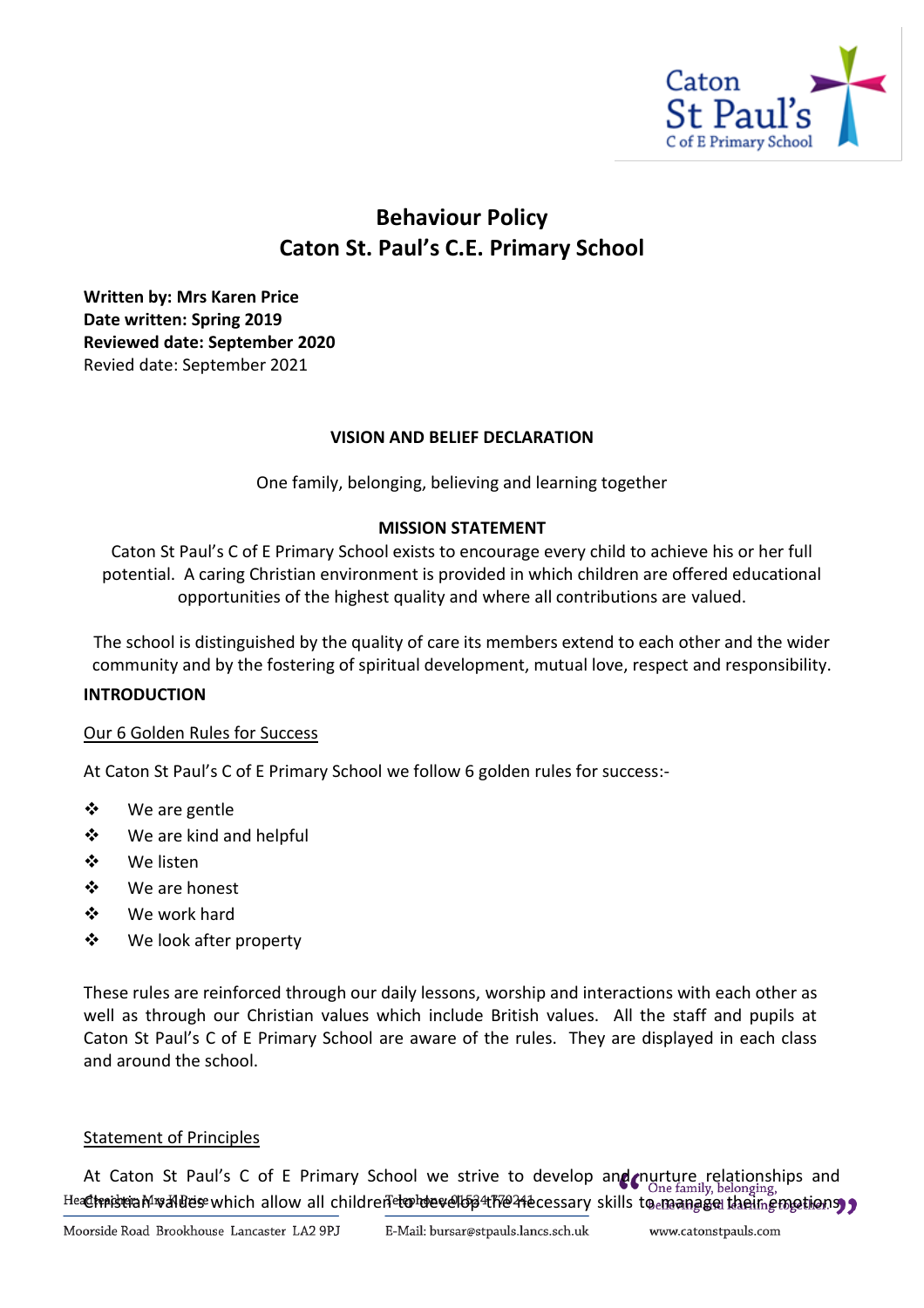and behaviour. We celebrate the diversity and difference within our school community and through our values curriculum strengthen our beliefs and attitudes in relation to: age, disability, gender reassignment, marriage/civil partnerships, pregnancy/maternity, race, religion/belief, sex and sexual orientation (Protected Characteristics Equality and Human Rights Act 2010). Every member of the school community contributes and adds to the diverse nature of our school, supporting one another in order to ensure we all feel safe and secure.

The needs of individual children are recognised and supported through positive behaviour for learning strategies. These strategies teach social and emotional skills, positive behaviour and wellbeing.

As a school community we promote equal opportunities for all and operate a zero tolerance approach to any forms of racism, bullying and inequality in relation to age, disability, gender reassignment, marriage/civil partnerships, pregnancy/maternity, race, religion/belief, sex and sexual orientation

Strategies which support pupil's learning in relation to behaviour are enhanced through positive verbal and body language, where the process is valued not the outcome.

It is important that this policy is understood and supported by pupils, staff, parents and community.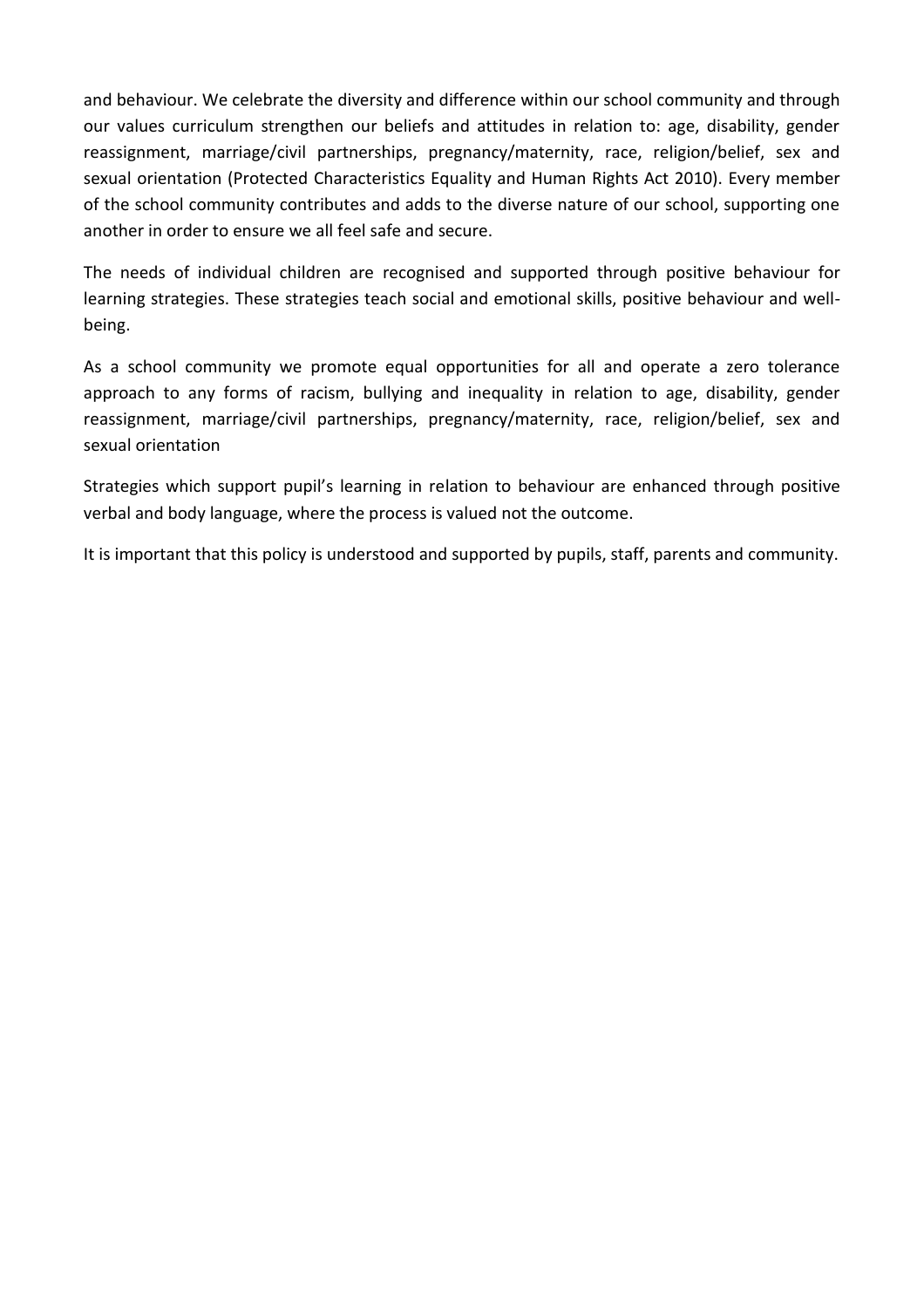# Context

This policy must be read in conjunction with:

- ❖ Teaching and Learning Policy
- ❖ Anti-Bullying Policy
- ❖ Single Equalities Policy
- ❖ Special Educational Needs Policy
- ❖ Healthy and Safety Policy
- ❖ Safeguarding Policy
- ❖ Attendance Policy
- ❖ Home-School Agreement

## Classroom Management

This policy is based on the following principles, each outlined within the document:

- ❖ Six golden rules for success
- ❖ Engaging and stimulating curriculum
- ❖ Positive Reinforcement
- ❖ Effective Behaviour for Learning
- ❖ Consequences
- ❖ Pastoral Support system

## Whole School Affirmations

At Caton St Paul's C of E Primary School we believe that everyone in school has the right to be respected as an individual. We also strive to create a happy, safe and encouraging environment where our 6 golden rules to success are fully embedded within the daily ethos and support the children as they develop into independent and respectful individuals. Through our Christian values, which includes British values, we teach children the skills of cooperation, respect and tolerance towards others as well as self-discipline as these are essential skills required in society today. As a school we adopt a positive proactive response to behaviour, where all members of our community are encouraged to be the best they can be.

At Caton St Paul's C of E Primary we believe that our children need to understand that their behaviour in school is their choice and that they need to learn to make the right choice. Staff will frequently remind children that if they choose to behave in an inappropriate way that there will be consequences as a result of this. Where children make the right behaviour choice they will be praised for this.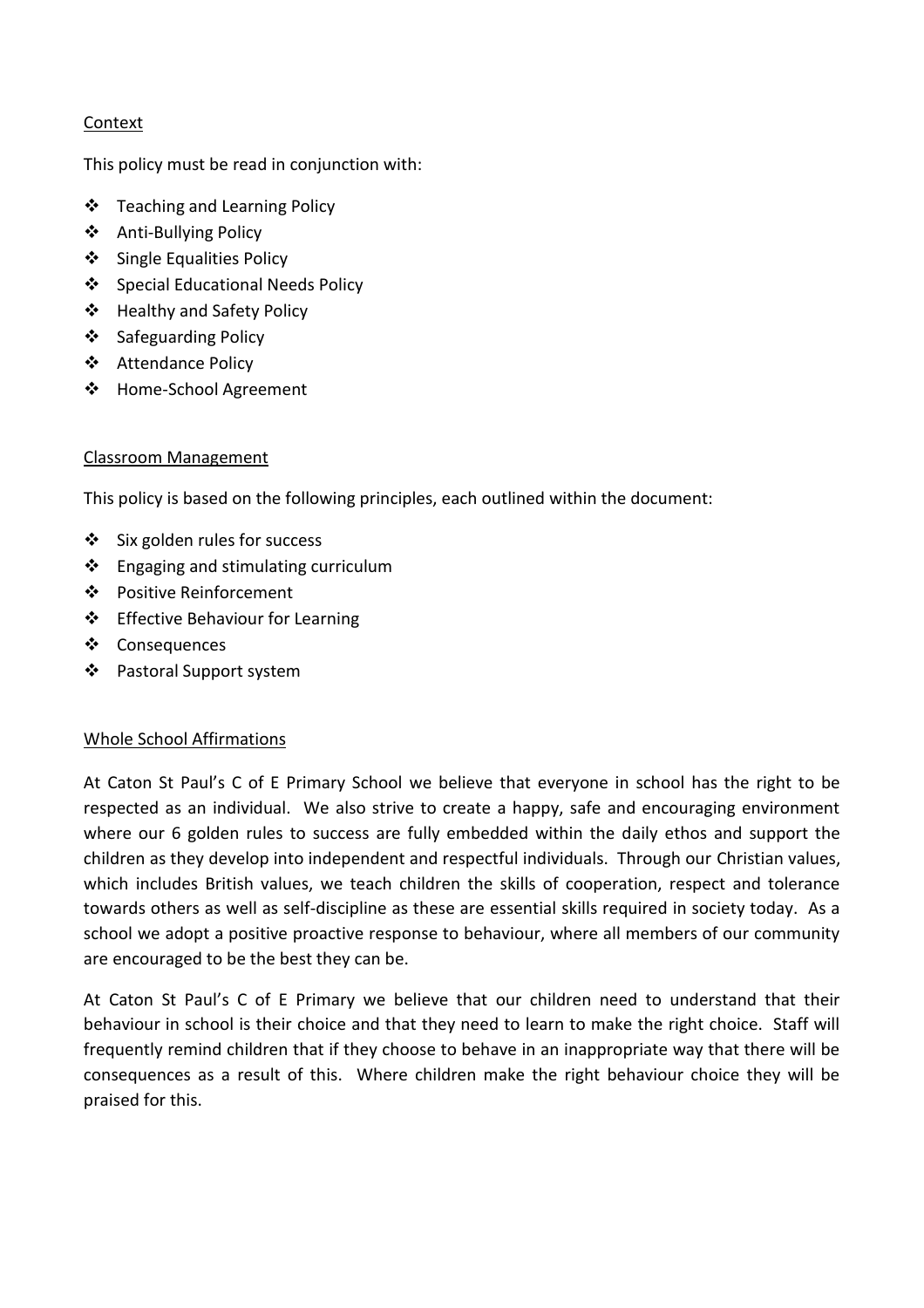## Engaging and Stimulating Curriculum

The school develops and enhances pupil's learning experiences both in and out of school, through engaging and stimulating lessons as well as an enriched and varied programme of opportunities. We operate a curriculum which is based on the statutory National Curriculum and is also enriched through our own school curriculum as well as a key set of agreed Christian values including British Values. Through this multi-layered approach to the curriculum, we strive to provide the best possible learning experience for all pupils regardless of academic ability, race, culture, gender, behaviour and socio-economic background. Within lessons pupils demonstrate high levels of behaviour for learning and if inappropriate behaviour occurs, all staff are able to manage this appropriately with little disruption to learning. Staff are proactive in managing behaviour, through well planned, differentiated lessons, where individual needs are recognised and supported, as well as through well-structured systems and routines. Consistency in routines and expectations ensure that children feel safe and secure, therefore willing to take risks within their learning. Due to the creative and enriched approach in which the curriculum is delivered, teachers are able to respond to pupil's interests as well as life experiences, providing engaging and motivating lessons.

## Effective Behaviour For Learning

Every member of staff throughout school understands the importance of acting as an appropriate role model for all children. Modelling appropriate conduct strategies to deal with problems as well as the emphasis on values such as: honesty, love, patience, consideration etc is vital in the development of positive behaviour strategies in all children. Within lessons, pupils show engagement and focus due to the nature of the curriculum. In order to nurture pupil's self-esteem, encouraging them to be the best they can be, all staff use positive verbal and body language in order to reward and praise the process and effort a child applies rather than the final outcome or result. Behaviour for learning is also rewarded through the whole school reward systems as well. This approach supports the conveyance of expectations and the teaching of social norms, as well as nurture children's self-esteem.

To enhance our school rules further, every class also has a class charter. At the start of the school year all members of a class will work together to discuss the school rules and to identify and agree behaviour expectations. These expectations are displayed in the class' individual charter, alongside the school rules, and must be signed in some way by all members of the class. This collective ownership for behaviour encourages pupils to recognise how their behaviour impacts on others, as well as encourages them to independently manage their behaviour, therefore developing emotional intelligence.

#### Positive Reinforcement

Praise is used appropriately by all staff throughout school, in order to confirm high expectations as well as nurture confidence and self-esteem. Within class, all staff will use positive verbal and body language, which will provide pupils with recognition and praise for their efforts and actively encourage positive behaviour for learning.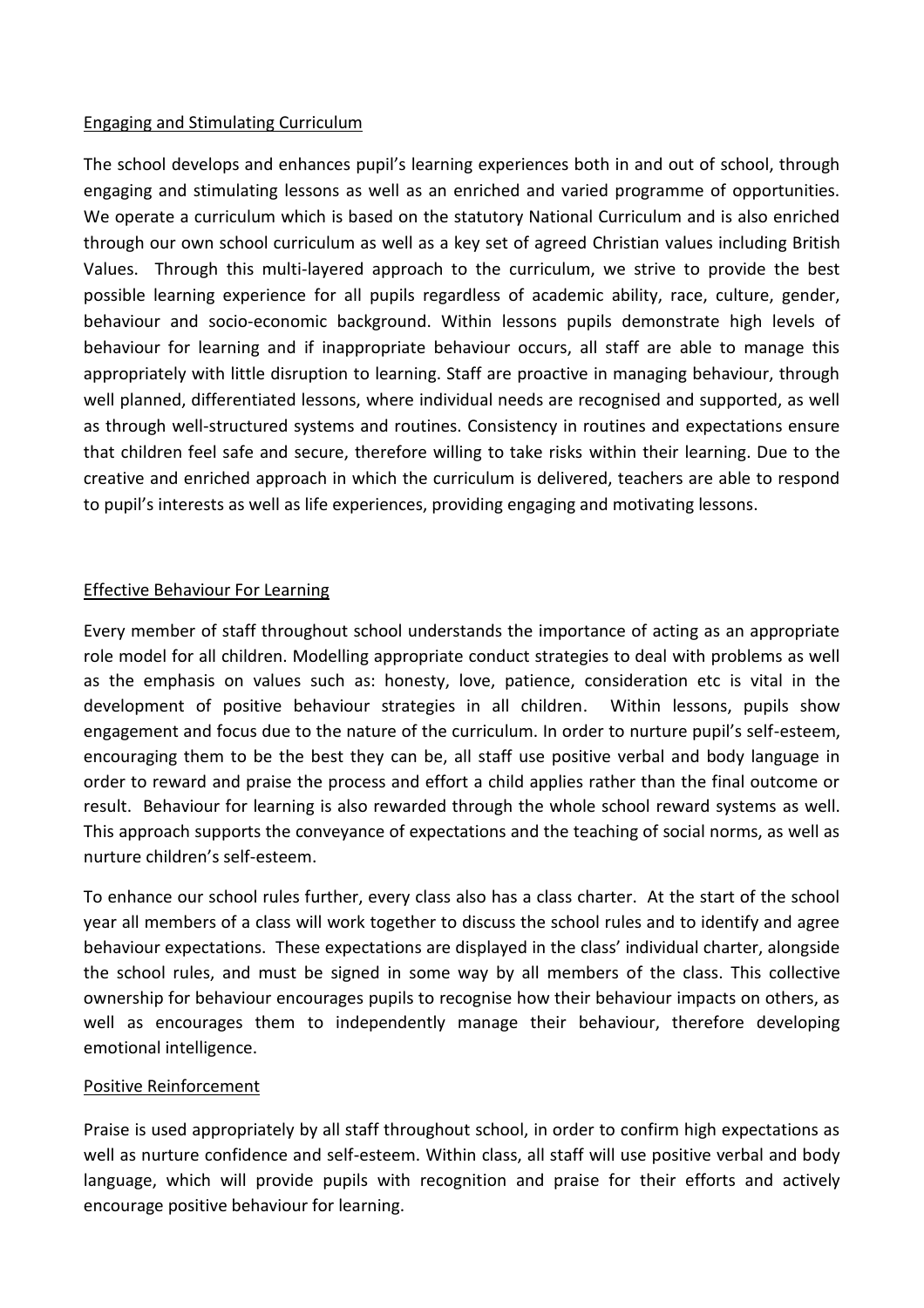Pupil's positive behaviour towards others and their learning is recognised and can be rewarded in a number of ways.

**Whole school house point system** - All children belong to a designated house: Artlebeck, Bullbeck and Kirkbeck. Pupils can receive house points for any positive behaviours around school and these are recorded in classes and collated weekly. At the end of a half term the house with the highest number of house points is rewarded.

At the beginning of each new term children have an opportunity once again to earn the half termly

# **Whole School 'Credit' System**

All children can be rewarded with a 'credit' (star token) for any positive behavior and/or positive contribution to school life as well as academic success.

- $\clubsuit$  The credit is 'house coloured' so that it contributes to the house points each week.
- ❖ The credit total for each individual child is counted up each week any child achieving 5 or more credits receives a reward.
- ❖ Each credit is also worth 5 seconds golden time for the class. This is counted up weekly and the class is given 'golden time' either weekly or it can be 'banked' for the half term.

## **Class Reward Systems**

Each class teacher uses praise and reward systems of their choice to support positive behavior and nurture confidence and self esteem. These systems may vary and change

## **Certificates**

- ❖ Each class teacher is able to award certificates on a weekly basis. This can be to support teaching and learning, recognizing success in sport/drama, success linked to school priorities.
- $\dots$  VIP Certificates these can be awarded on a weekly basis (one per class) to children who have been noted displaying positive contribution to school life linked to the Christian value of the term. Children receive a star badge to wear for one week and they also have a special lunch with friends on a Friday (table cloth, treats and extra play).
- ❖ Outstanding contribution to RE and worship these are special awards (certificate and silver cross badge for uniform) presented half termly or when children are spotted demonstrating 'above and beyond' behavior that is modelled on Christian learning.

Certificates and trophies gained outside of school may be brought in to Friday worship for presentation. This further supports and celebrates the wide variety of skills and talents children possess eg swimming, dance, club level sport, music instrument grades.

Certificates may be presented at any time but Friday Family worship is the main weekly opportunity to celebrate and present certificates.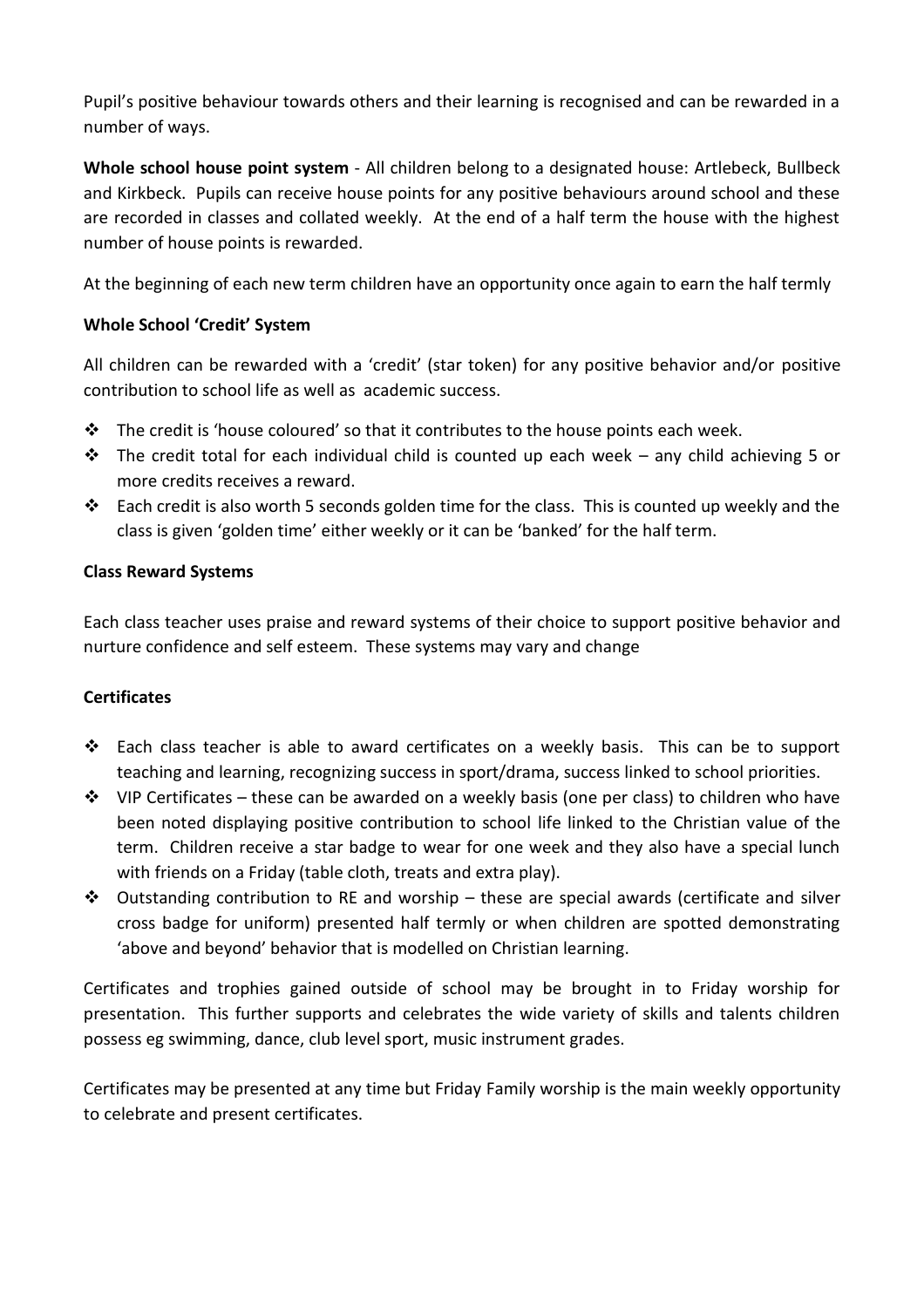#### Consequences

Each class teacher or teaching assistant will address and deal with behaviour within their own class. When dealing with behaviour they will be supported, when necessary, by the Learning Mentor and Senior Leadership Team. Any inappropriate behaviour within class will be dealt with as swiftly and with as little emotional energy as possible. In order to develop independent behaviour management skills in all children, consequences to inappropriate behaviour are conveyed in a manner which impacts on the whole class. The creation of a team atmosphere within each class encourages every child to work towards a collective goal or a sense of belonging. This is reinforced through the whole school house point system.

If and when a child behaves in a manner which is deemed inappropriate, therefore impacting on their own and others learning, they will be warned initially and may receive consequences. This can be done within class, by asking the child to move to another seat or a quiet area. If a child needs to have some time to calm and manage a more heightened sense of emotion, they may be asked to leave the classroom. At which point they could be asked to go to the Learning Mentor or another class deemed appropriate for an identified period of time, in order to allow them some time to reflect on their behaviour and calmly make some better choices. In order to support such actions all teachers and teaching assistants who are managing a class will discuss incidents when a child has been asked to leave their class with the Learning Mentor. This ensures the teacher and teaching assistant are supported but not undermined and pupils are also aware of the importance of adopting positive behaviour within school. If a child is asked to leave the classroom, parents may be notified and a request might be made for parental support.

It is essential that children have a fresh start at the beginning of every day and although inappropriate behaviour will be reflected upon, children must feel they always have the opportunity to make a change. Children with more complex needs in relation to their behaviour may require adaptations in relation to consequence, however the boundaries will not be changed; they remain the same for all.

For children with more challenging behaviour, their day will be divided into smaller sections, with each part of the school day being viewed as a new start. Stickers will not be used in order to encourage pupils to 'behave well' but home-school communication strategies will be used in order to engage families and ensure home and school are working together to achieve the best for every child. At Caton St Paul's C of E Primary School we would like our children to want to behave in an appropriate manner because of the intrinsic feeling gained, rather than for the extrinsic motivation of receiving something. However we want to celebrate the success of those children whose behaviour is outstanding and contribution to school life is considerable, this is done through the Credit System/Certificates.

Some examples of consequences to inappropriate behaviour may be the child having to be removed from their table or class, loss of a playtime or lunchtime, being unable to attend an extracurricular enrichment club or represent the school at an event. All consequences are meaningful and are put in place in order to support the child in making a change to their behaviour, learning from the experience. Refer to appendix 1.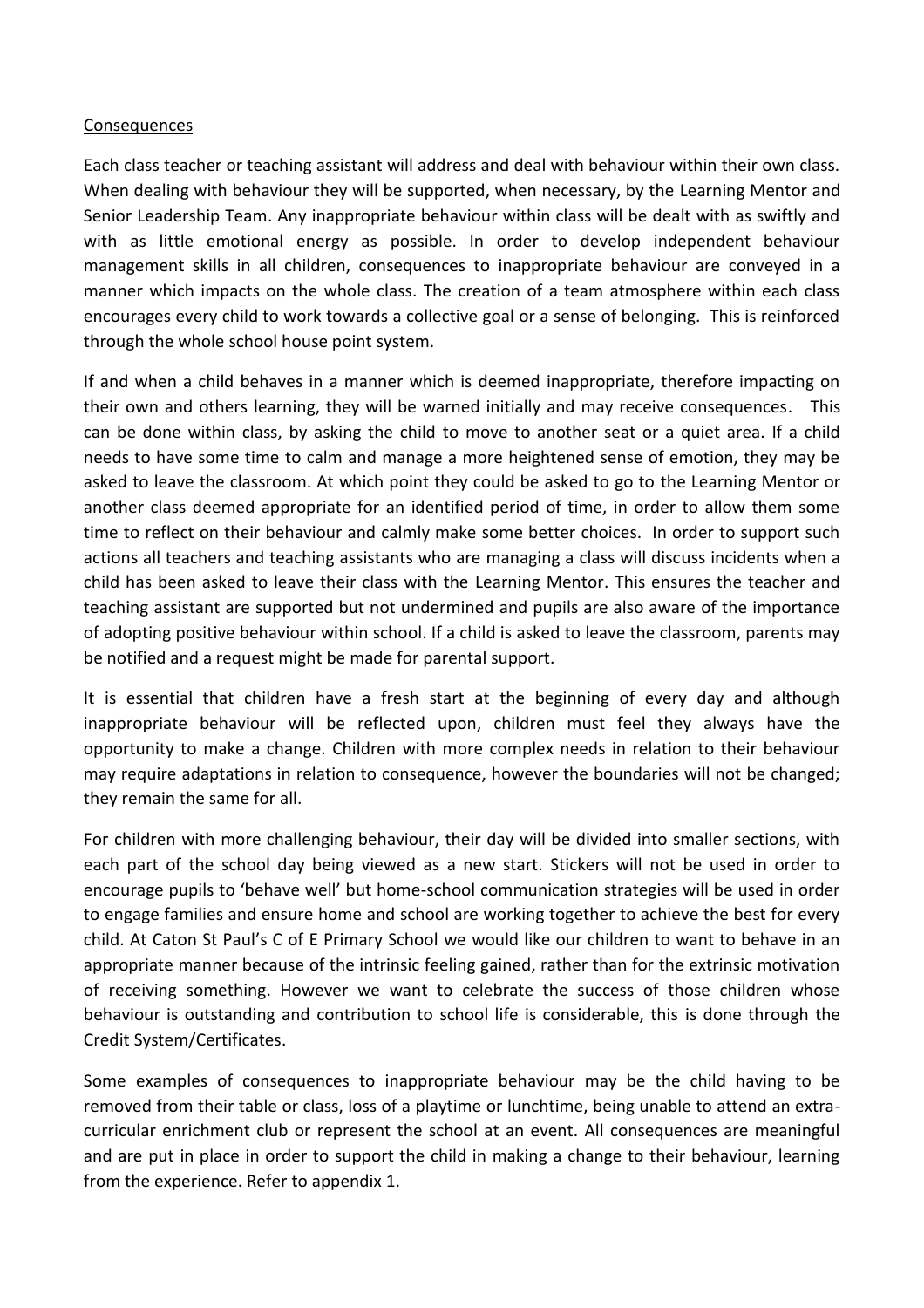When a child presents challenging behaviour in school all teachers and support staff are trained in order to question the behaviour and support the child. Inappropriate behaviour is reflected on at an appropriate time, encouraging all children to accept responsibility of their actions and identify strategies which could be used in future to manage their emotions and feelings. This restorative approaches methodology allows staff to build strong, supportive relationships with the children at our school developing a strong sense of trust.

## Detention

Whilst we don't adopt a formal system of after-school detention, a child may be asked to spend part of their play-time or lunch time in class as a logical consequence to inappropriate behaviour. Parental consent is not required in this situation, but staff will give consideration for time to eat, drink and use the bathroom.

## Exclusion

It may be necessary to carry out a formal exclusion from school if a child's behaviour is deemed serious, the following behaviour which will not be tolerated and may warrant exclusion are:

- ❖ Extreme or violent physical abuse towards a member of staff or another child
- ❖ Persistent disruptive behaviour that does not allow children to learn or teachers to teach.
- ❖ Use of racist language towards another child within context.
- ❖ Use of a weapon/threatening with a weapon
- ❖ Racist behaviour

However, as a school we provide a robust system of pastoral support which meets the needs of children and families in order to be pro-active in nurturing positive behaviour for learning.

In the situation of exclusion, parents have the right to make representations to the governing body, where in certain situations the decision to exclude will be reviewed. Where a governing body upholds a permanent exclusion, parents have the right to appeal the decision to an independent review panel.

#### Criminal Law

It is important to bear in mind that some types of harassing or threatening behaviour or communication could be a criminal offence, for example under the Protection from Harassment Act 1997, the Malicious Communications Act 1988, the Communications Act 2003 and the Public Order Act 1986. Under the Malicious Communications Act it is a criminal offence for a person to send an electronic communication to another person with the intent to cause distress or anxiety or to send electronic communication which conveys a message which is indecent of grossly offensive, a threat or information which is false and known or believed to be false by the sender. If school staff feet that an offence may have been committed they may elect to seek assistance from the Police, but any reference to the Police will be undertaken with the support of the Headteacher.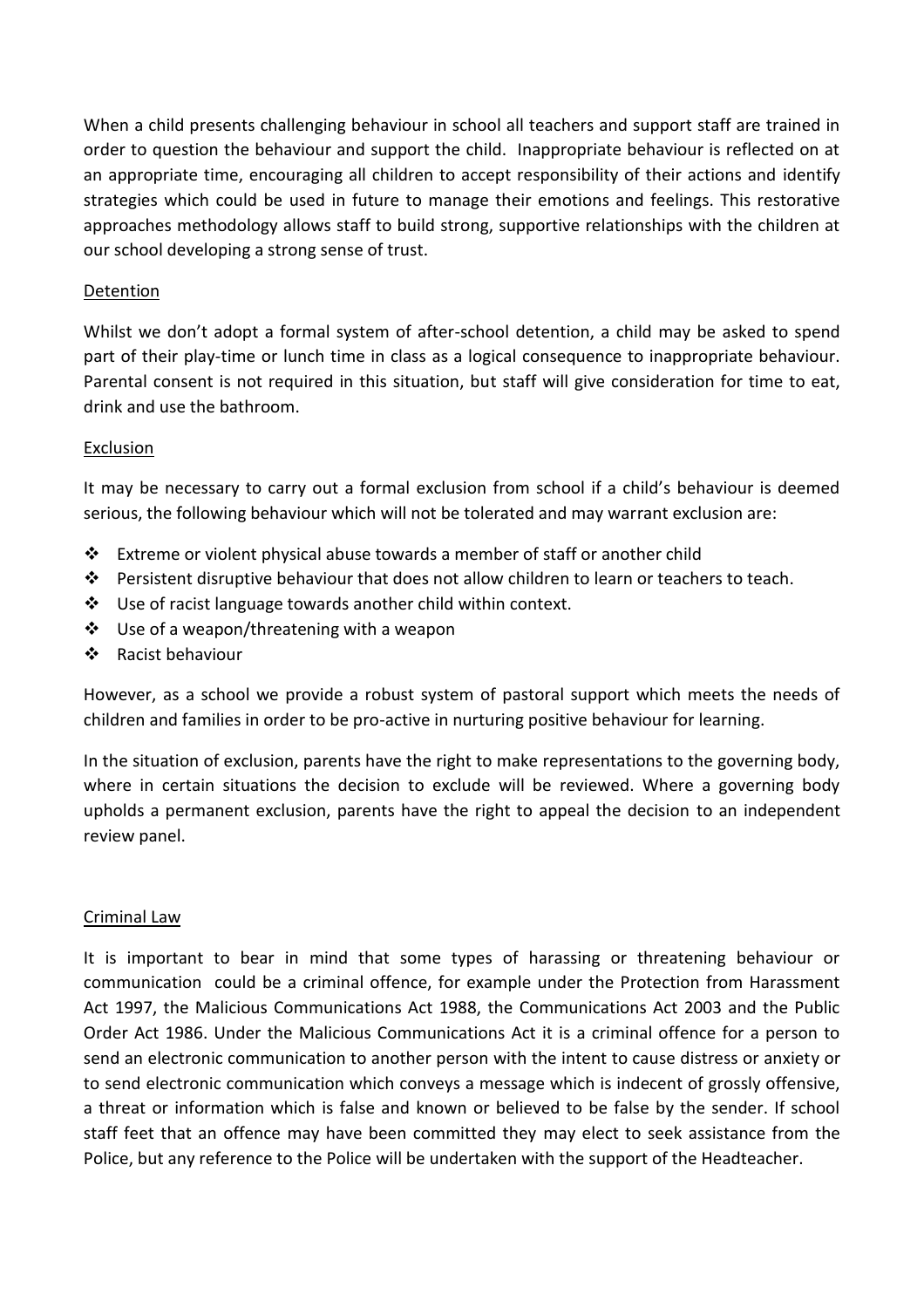## Preventing Bullying

We pride ourselves on the creation of strong relationships between staff, pupils, parents and families. These relationships are built on mutual respect and a collective goal to provide the best possible support for all children at our school. Through collective worship, circle times within class, PSHCE lessons and whole school celebrations of festivals and cultural traditions, we teach our children to value difference and be tolerant and accepting of others regardless of gender, race, cultural background or ethnic origin (refer to Equality Policy). Supported by a school Christian values and curriculum we develop a culture of respect and acceptance of others. Procedures followed for incidents of bullying are held in our Anti-Bullying policy which is available on the school website.

## Confiscation of Inappropriate Items

There are two sets of legal provisions which enable school staff to confiscate items from pupils.

- 1. Staff in school have general power to discipline, which enables them to confiscate, retain or dispose of a pupils property as a consequence to inappropriate conduct. Staff will not be held responsible for any damage to, loss of any item confiscated as they will always act lawfully and reasonably to ensure children's safety and ensure they are able to engage in their learning. Any confiscated item will be retained by staff until an appropriate time to be returned or will be handed directly to parents/carers. If the item could endanger the safety of any staff or children it will be disposed of appropriately and parents will be notified.
- 2. Staff have the right to search for prohibited items without consent eg
	- ❖ Knives and weapons
	- ❖ Alcohol
	- ❖ Illegal drugs
	- ❖ Stolen items
	- ❖ Tobacco and cigarettes
	- ❖ Pornographic images
	- ◆ Any item which has been or is likely to be used to commit and offence, cause personal injury or damage to property
	- ❖ Any items which is banned within school.
	- $\dots$  Weapons, knives and pornography will be handed to the police, otherwise it is managed by the Headteacher who will make the decision to dispose of the item or return it.

## Power to Use Reasonable Force

In our school we do not operate a 'no contact' policy as there is a real risk that such a policy might place a member of staff in breach of their duty of care towards a pupil, or prevent them taking action necessary to prevent a pupil causing harm to themselves or others.

School staff have a legal power to use reasonable force. Force is usually used whether to control or restrain but never as a punishment. Staff required to have regular physical contact with pupils are provided with appropriate training and resources.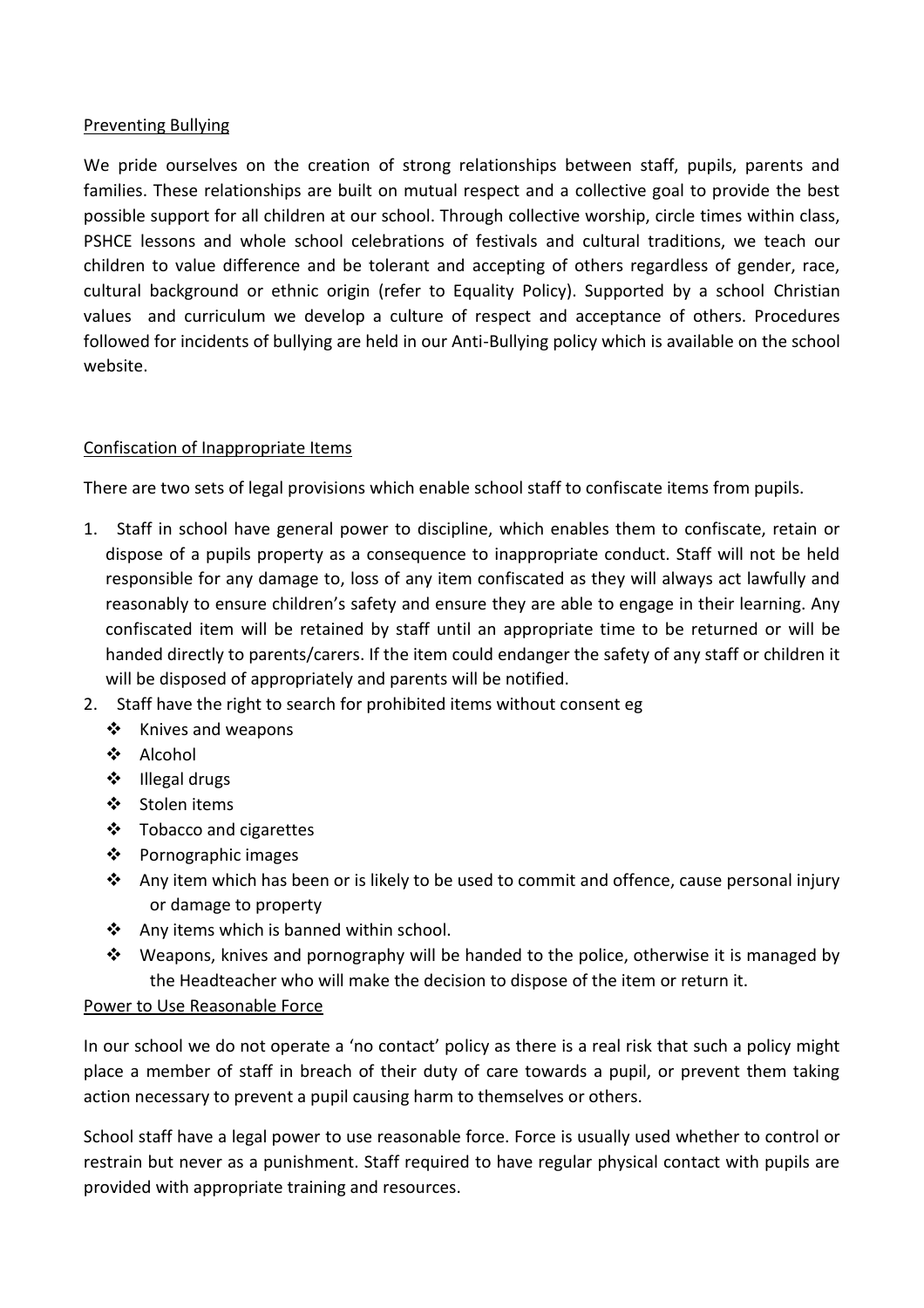#### Roles and Responsibilities

- $\cdot \cdot$  The governing body sets out the rationale for this policy, which the headteacher operates on a day-day basis.
- ❖ There is an expectation that all staff and pupils will adhere to this policy.
- $\mathbf{\hat{P}}$  We expect all parents to support this policy: communication about any aspect of this policy and is application should be directed to the headteacher.

## School Support Systems

At Caton St Paul's C of E Primary School we recognise that behaviour is a means of communication and therefore work collaboratively to provide support for individual pupils who are displaying worrying behavior to ensure that all needs are addressed. All staff including class teachers and teaching assistants, welfare staff, Key Stage leaders, the Deputy Head, the Head and the pastoral team, which includes the learning mentor and SENCO, work together to establish reasons for an individual's worrying behavior and seek to provide support. Whenever possible, school liaises closely with parents/guardians to establish open communication to encourage support with regards to actions and interventions at home and school.

As a nurturing and inclusive school we recognise that some children will have additional needs in relation to their learning, and behaviour may be an aspect of this. In some cases particular actions and interventions may be necessary due to a child's special educational needs or disability and in this situation all is carried out in accordance with the SEND code of practice. Children with emotional and social difficulties may also display worrying behavior at times and therefore may require additional support within school. This may be managed using strategies within the classroom and with advice from the pastoral team. However, if it is felt that the needs of the child are more complex then a structured approach is necessary. If a child is highlighted in school as displaying complex needs in relation to behaviour they will be referred to the pastoral team in school, which includes the SENCO and Learning Mentor. If it is deemed necessary they will carry out observations of the child around school and liaise with the class teacher. The class teacher will be asked to complete an ABC chart over a period of time which will allow the pastoral team to identify the types of behaviours being displayed as well as any possible triggers. Throughout this time the child's family will be fully involved in discussions in order to establish if the child is experiencing any challenging circumstances outside of school. It may be felt at this point an appropriate action would be to put the child on an Individual Behaviour Plan. The plan will highlight a key target, which the child will focus on supported by staff and parents, within the plan there will be an outline of strategies and support which will be deployed in order to enable the child to succeed.

In some situations, school may refer to a variety of outside agencies including specialist teachers, the school nursing team, pediatrician, GP, CAMHS, counseling service, pupil referral unit for in house support etc... in order to access additional support for the child, family and school. Referrals will only be made with the consent of the child's parent or guardian. If specialist support is required multi-agency meetings will be organised in order to identify the best possible provision for an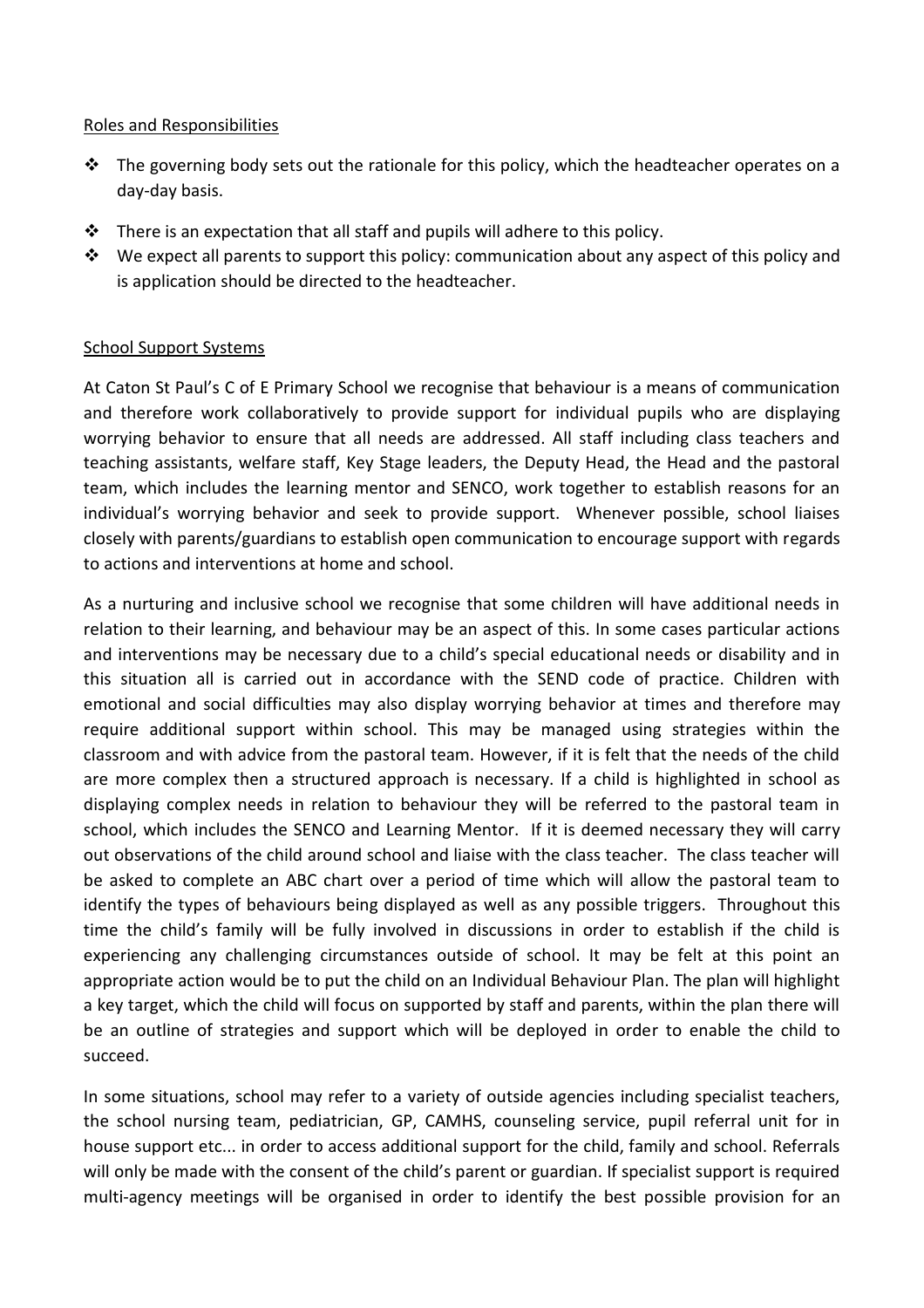individual and/or family.

In order to support identified pupils with their behavior we have a number of support systems in place

- **❖** Home school diaries will be initiated with the agreement of a child's parent(s)/guardian
- ❖ During morning playtimes, the Learning Mentor supports identified pupils with social, emotional and behavioural needs in her room. The children have the opportunity to engage with others through games and drawing activities supported by an adult. A number of children who attend are those who have been identified as having additional BES needs.
- ❖ During luncthtimes the Learning Mentor and Senior Staff are on hand to give support to children.
- $\dots$  For children who also require support during other transitions in addition to those shown then an individual behaviour plan of support is put in place.
- $\cdot \cdot$  1:1 sessions with the learning mentor focusing on developing self awareness with regards to behaviour.
- ❖ Small group work with the learning mentor or identified TA developing social skills
- ❖ Individual Behaviour Plans

## Safeguarding and Child Protection

Clear and robust systems are in place in order to safeguard all children within school. Please refer to the Safeguarding and Child Protection policy. Staff are provided with detailed training in order to allow them to reflect on behaviour displayed by a child and ensure that the child's welfare is not at risk. Centrally held records are maintained as well as low level teacher concerns within classroom behaviour files.

#### Consultation, Monitoring and Evaluation

The Headteacher monitors the effectiveness of this policy on a regular basis. She also reports to the Governing body on the effectiveness of the policy and if necessary makes recommendations for further improvements.

The Headteacher keeps a record of any child who is suspended for a fixed-term or who is permanently excluded and this information is also submitted to the county council.

It is the responsibility of the governing body to monitor the rate of suspensions and exclusions and to ensure the school policy is administered fairly and consistently. The governing body will pay particular attention to matters of racial equality (refer to Single Equality Policy) it will seek to ensure that the school abides by the non-statutory guidance and Duty to promote Racial Equality: A Guide for Schools, and that no child is treated unfairly because of race or ethnic background.

The governing body reviews this policy every two years. The governors may, however, review the policy earlier than this if the government introduces new regulations or if the governing body receives recommendations on how the policy might be improved.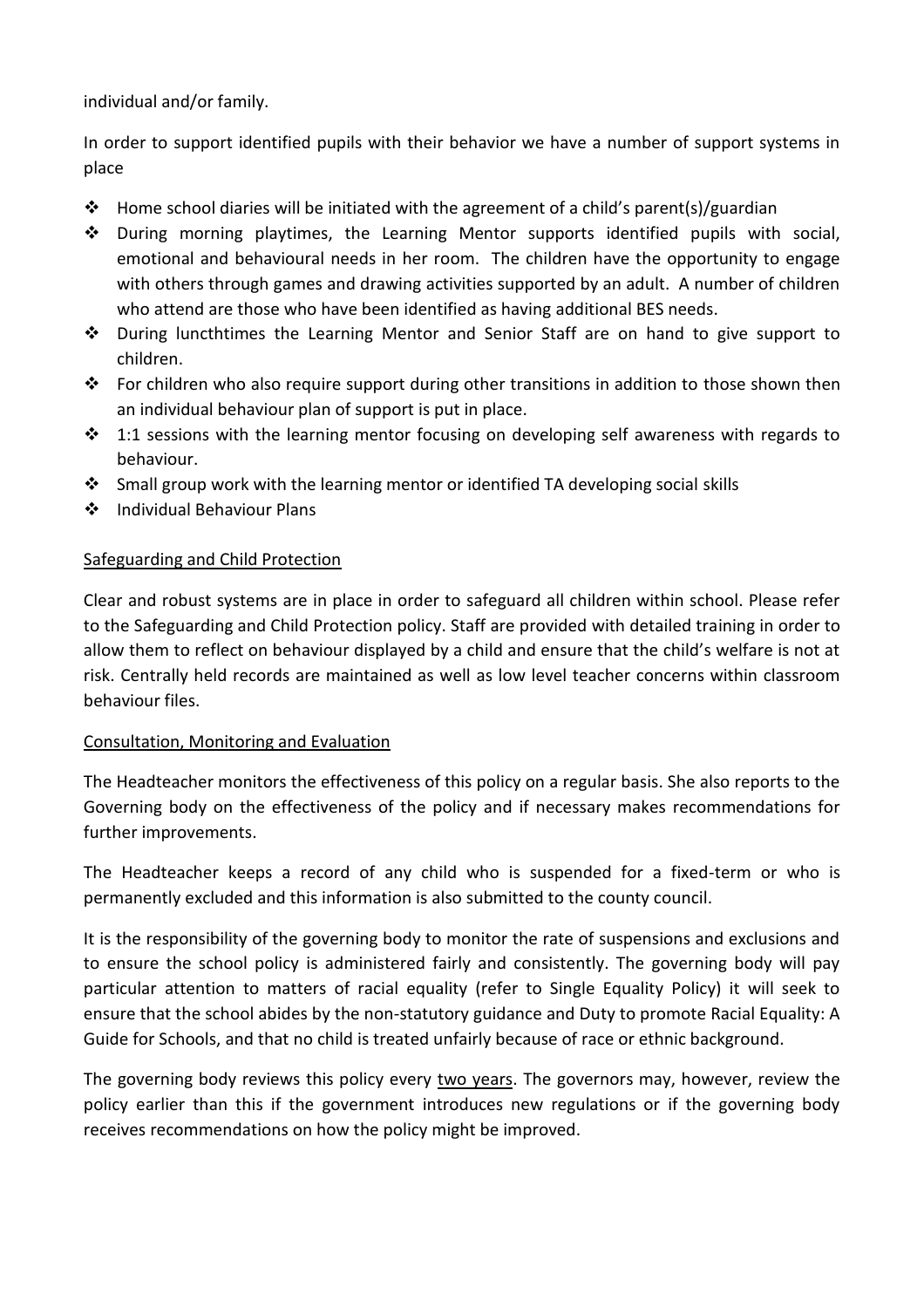## Complaints Procedure

This section should be read in conjunction with the schools complaints procedure. A full copy is available from the school office or on the website.

In respect of this particular policy it should be noted that:

- 1. All complaints about the use of force should be thoroughly, speedily and appropriately investigated.
- 2. Where a member of staff has acted within the law that is, they have used reasonable force in order to prevent injury, damage to property or disorder – this will provide a defense to any criminal prosecution or other civil or public law action.
- 3. When a complaint is made the onus is on the person making the complaint to prove that his/her allegations are true – it is not for the member of staff to show that he/she has acted reasonably.
- 4. Suspension should not be an automatic response when a member of staff has been accused of using excessive force. Schools should refer to the 'Dealing with Allegations of Abuse against Teachers and Other Staff' guidance where an allegation of using excessive force is made against a teacher. This guidance makes clear that a person should not be suspended automatically or without careful thought.
- 5. Schools will consider carefully whether the circumstances of the case warrant a person being suspended until allegation is resolved or whether alternative arrangements are more appropriate.
- 6. If a decision is taken to suspend a teacher, the school should ensure that the teacher has access to a name contact who can provide support.
- 7. Governing bodies should always consider whether a teacher has acted within the law when reaching a decision on whether or not to take disciplinary action against the teacher.
- 8. As employers, schools and local authorities have a duty of care towards their employees. It is important that schools provide appropriate pastoral care to all members of staff.